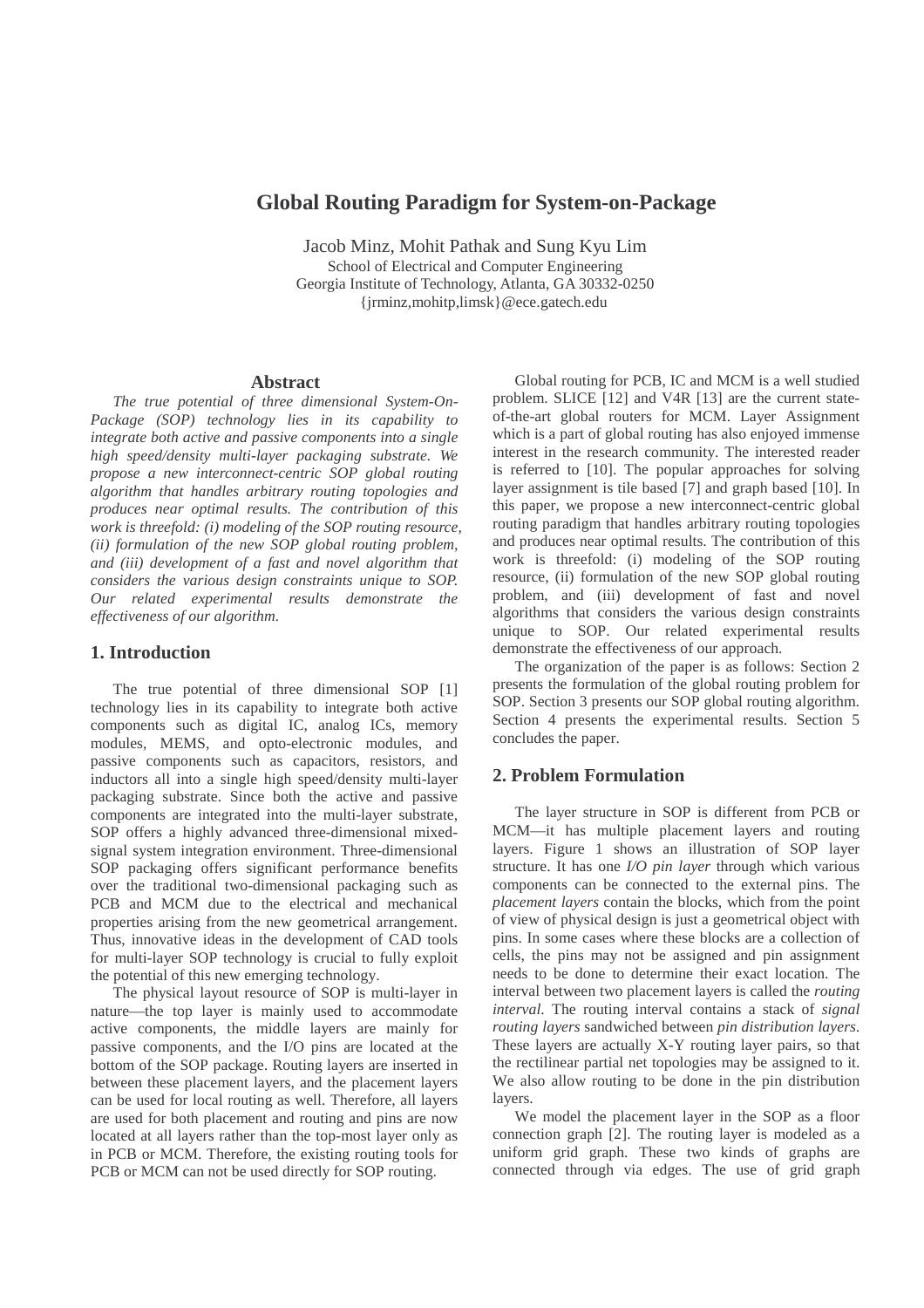facilitates development of simple and efficient algorithms. The advantage of our graph-based routing resource model is that we can consider layer/pin assignment and global routing simultaneously. The formal description of our graph-based SOP routing resource model is given as follows:

**SOP Routing Resource Model**: the routing resource for the SOP is represented by a graph  $RS=(V,E,C,L)$ , where *V*=(*BN*,*CN*,*LN*,*RN*) is a set of vertices, *E*=(*VE*,*CE*,*PE*) is a set of edges,  $C: E \rightarrow I$  is the edge capacity function, and *L*:  $V \rightarrow (x, y, l)$  is the vertex placement function. *BN*, *CN*, *LN*, and *RN* respectively denote the set of block, channel, layer-switch, and routing nodes. *VE*, *RE*, and *PE* respectively denote the set of via, routing, and pin assignment edges.



Fig. 1. Illustration of SOP layer structure.

We model the blocks in the floorplan as *Block Nodes* (BN). The nets can cross over to the adjacent routing layers only through the regions in the channel. The channel itself is represented by *Channel Nodes* (CN). The actual blocks form blockages for the nets, which cannot be routed through them. The nets can switch from floorplan layer to the routing layer only through designated regions which are represented as *Layer-switch Nodes* (LN) in the resource graph. The LN in this case is simply four corners of the blocks. They denote regions rather than points through which nets will traverse to adjacent routing intervals. The routing layers are represented by a grid graph, each node specifying a region in the layer and edges representing the adjacency between regions. These nodes are called *Routing Nodes* (RN). The edges between channel nodes and block nodes are called *Pin Assignment Edges* (PE). This makes it possible to perform pin assignment during global routing. The pin assignment capacity is the maximum number of pins which can be assigned towards a particular channel. The edges between layer switch node and routing node is defined as *Via Edges* (VE). The capacity of this edge is the maximum number of nets which can cross between two regions in the two layers. The via edges also exist between two adjacent routing layers (actually layer pairs). The edges between routing nodes are *Routing Edges* (RE). The routing edge capacity is the number of nets which can pass through the routing regions.

In the SOP model the nets are classified into two categories. The nets which have all their terminals in the same floorplan are called i-nets, while the ones having terminal in different floorplans will be referred to as xnets. The i-nets can be routed in the single routing interval or indeed within the placement layer itself. However, for high performance designs routing such nets in the routing interval immediately above or below the placement layer maybe desirable and even required. On the other hand, the x-nets may span more than one routing intervals. The span of a net  $[I, h]$  is determined by the lowest floorplan  $f_l$  and the highest floorplan *fh* containing pins of the net. If *l* and *h* are equal for a particular net, the net is i-net else the net is x-net. The nets encountered in the MCM model are inets and nets with span utmost one. Finally, we define the SOP global Routing problem formally as follows:

**SOP Global Routing Problem**: given a set of floorplans  $F = \{f_1, f_2, \ldots, f_k\}$ , netlist  $N = \{n_1, n_2, \ldots, n_n\}$ , and the routing resource graph *RS*=(*V*,*E*,*C*,*L*), generate the routing topology  $T(n)$  for each net *n*, assign *n* to a set of routing layers and assign all pins of *n* to legal locations. All conflicting nets are assigned to different routing layers while satisfying the capacity constraints in *RS*. The objective is to minimize the total number of routing layers used, wirelength, and crosstalk.

#### **3. SOP Global Routing Algorithm**

#### **3.1. Overview of the Algorithm**

We propose a divide-and-conquer based methodology to solve the SOP global routing problem. The approach seeks to convert the 3-D nature of the problem into a set of 2-D problems. The steps in the routing process are as follows:

- 1. Coarse Pin Distribution
- 2. Net Distribution
- 3. Detailed Pin Distribution
- 4. Topology Generation
- 5. 2-D Layer Assignment
- 6. Channel Assignment
- 7. Pin Assignment

Since x-nets span multiple floorplan layers, we need to determine the location of entry to and exit from the routing interval. In the 2-D refinement of the problem we treat this location as pins. The routing of i-nets deserves special attention. In routing intervals, except the first and last ones, we have the choice of placing those i-nets in a routing interval either on top or bottom of the floorplan. The objective is to minimize crosstalk and congestion in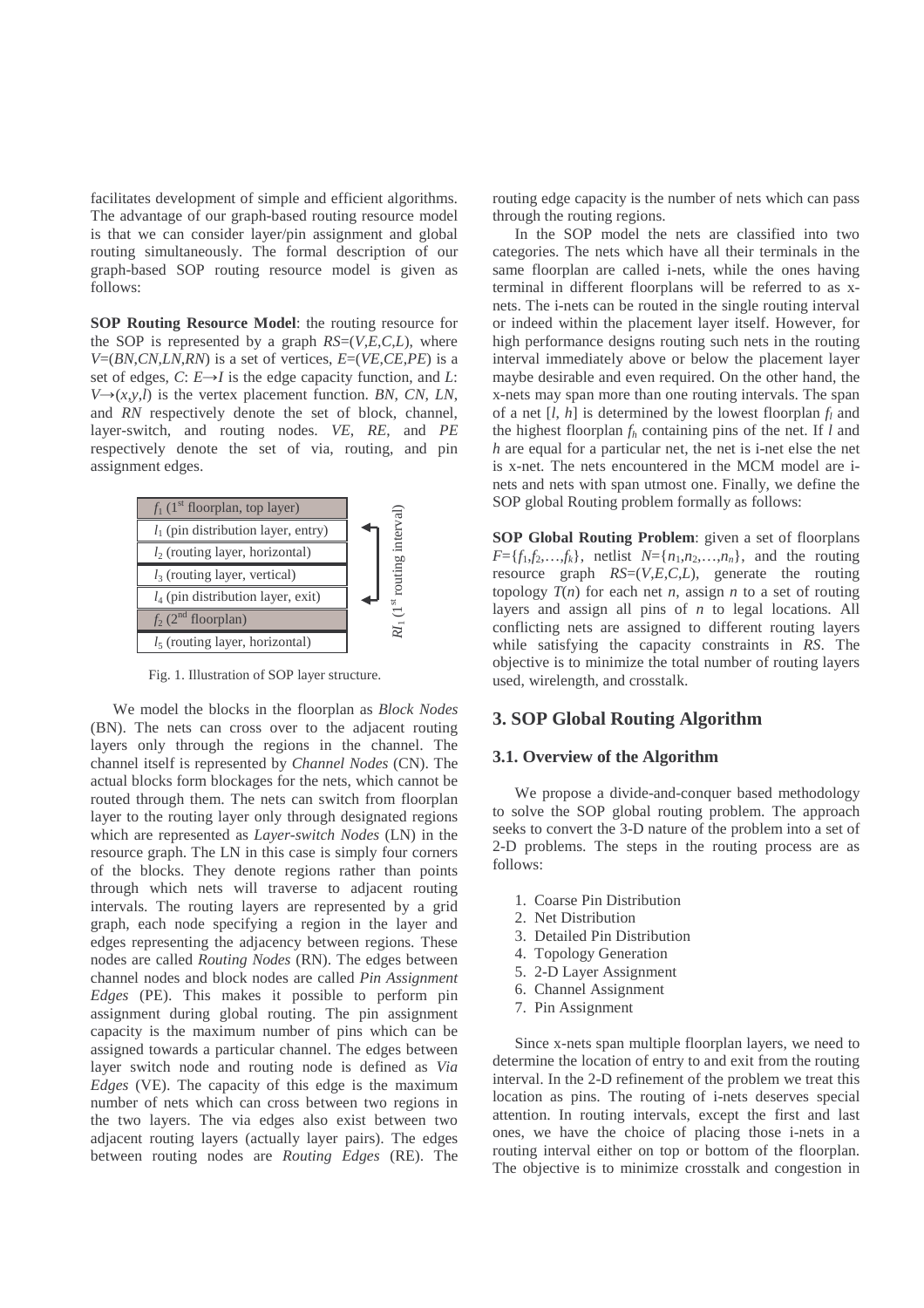the routing interval. This step is called *net distribution*. The pin information of the nets is required for efficient net distribution, but net distribution decides the number of pins (and their locations) at each routing interval. We solve this by using the results of *Coarse Pin Distribution* for net distribution.

Pins in all routing interval are projected to a single 2-D area and partitioning evenly distributes them over it. But the pins in different routing intervals may not be evenly distributed locally. After net distribution we perform *Detailed Pin Distribution* on each routing interval to minimize the estimated wirelength. Figure 2 shows an illustration of Net Distribution and Detailed Pin Distribution. After this step we have all the information needed for global routing in the routing interval. The topology of each net is generated during *Topology Generation*, and *2-D Layer Assignment* assigns different layer to conflicting nets. The *Channel Assignment* problem is to assign each pin in the pin distribution layers to a channel in the floorplan layers such that the routing layers and interconnect costs are minimized. The objective is to facilitate an efficient pin distribution on pin distribution layer with only minimal additional costs. The purpose of *Pin Assignment* is to assign a location to the pin on the block boundary on the floorplan layer while minimizing the connections between the pin and its "peer" on the channel, which was found out in the previous step. The peer is location in the floorplan which connects the net to rest of its interconnect in the routing layers.



Fig. 2. Illustration of Net Distribution and Detailed Pin Distribution

Figure 3 gives the description of GROUTE algorithm for our SOP Global Routing problem. We define two types of nets, *current* and *propagated* nets. We visit the routing intervals sequentially from lowest to highest. The current nets are those which will be considered for layer assignment in the current routing interval. Current nets are the nets routed in the current routing interval. The current routing interval is the one currently processed by the algorithm. The propagated nets are nets "passed on" from this interval to be considered in the next routing interval. Net Distribution determines the number of current and propagated nets. For example x-nets will be propagated from its lowest level to the highest and will also be the current net for all the routing intervals in between. This is because we consider only a part (segment) of the x-net for routing in a particular routing interval (x-nets span multiple routing intervals). In the case of i-nets, the net is either current or propagated. The propagated nets form a subset of the nets to be routed in the next routing interval to be processed, since some i-nets may be included in the next routing interval.

Algorithm: SOP Global Routing (GROUTE) Input: multi-layer SOP floorplan & netlist Output: Routes of each net and the pin locations

- 1. Generate pins for all the nets.
- 2. Assign pins to a 2-D geometric partition. (Coarse Pin Distribution)
- 3. Initialize all nets with pins in the lowest floorplan as propagated nets.
- 4. Find the current nets for this routing interval and the propagated nets for the next routing interval. All propagated nets from previous interval will be current in this interval. Delete "old" i-nets and "finished" nets from propagated. (Net Distribution)
- 5. Find the entry/exit points for all the current nets in this routing interval. (Detailed Pin Distribution)
- 6. Generate net topologies for all the current nets on a parameterized grid graph. (Net Topology Generation)
- 7. Do 2-D Layer Assignment for the current nets
- 8. Goto step 2 unless this was the last of the ordered floorplans.
- 9. Do Channel Assignment for each routing intervals
- 10. Do Pin Assignment for each floorplan layer

Fig. 3. The Global Routing Algorithm in SOP

#### **3.2. Summary of Our Previous Work**

We have implemented the Coarse Pin Distribution and 2-D Layer Assignment [14] and use the existing RSA/G heuristic [6] among several others [3,4,5] for Topology Generation. Thus, the focus of this paper is Net Distribution and Detailed Pin Distribution.

**Coarse Pin Distribution:** In this step, we generate coarse locations for all pins of the nets in the routing interval. For the purpose of pin distribution we "flatten" the 3-D SOP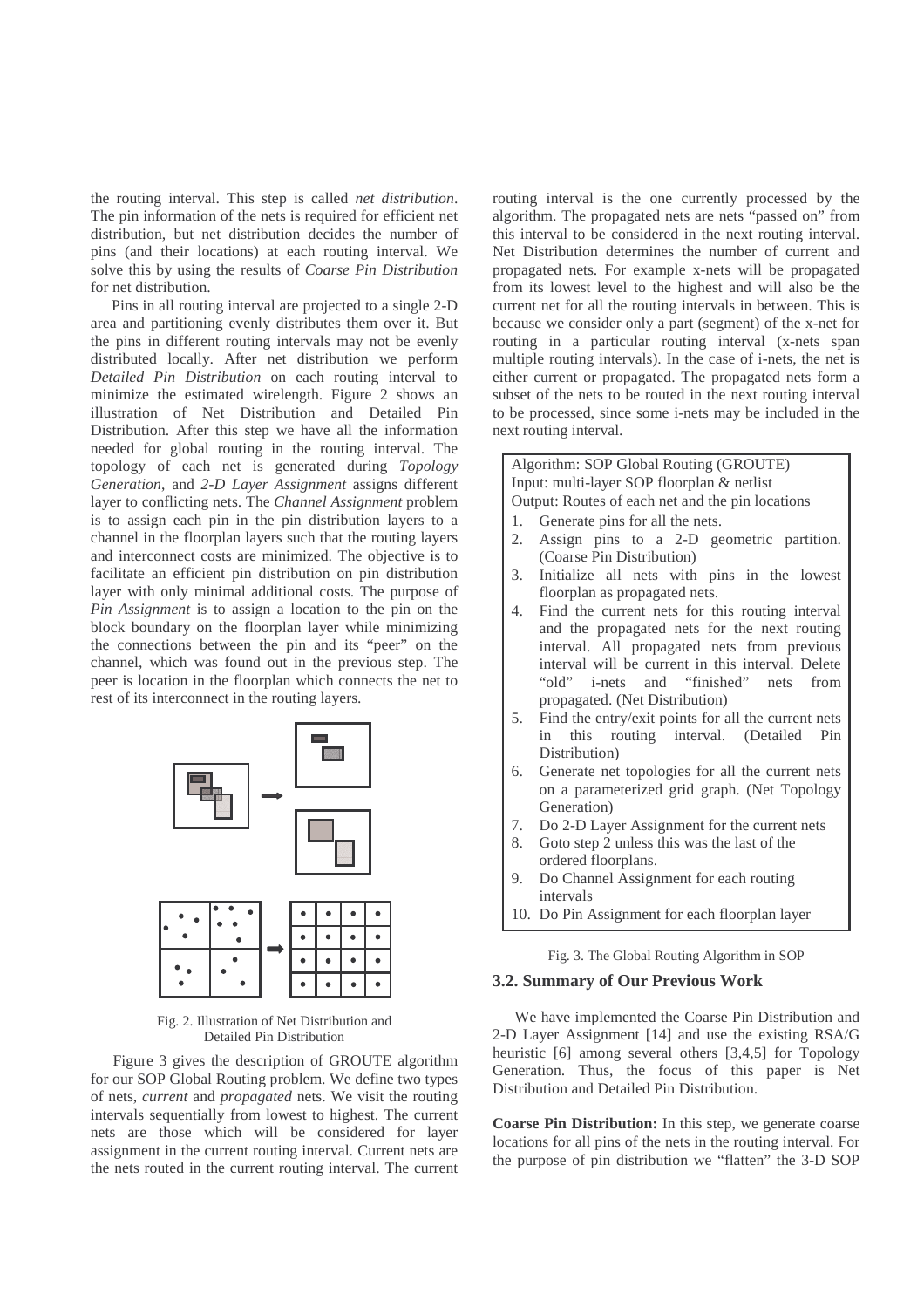structure to 2-D and superimpose a AxB grid on it, were A and B are determined by the size of the circuit. We use GEO partitioning algorithm [11] to evenly distribute pins to all the partitions formed by this grid while keeping the wirelength minimum. Evenly distributing the pins among all partitions ensures efficient use of the routing resource provided by the single layer. The "coarse" location is the centre of the partition. After the partitioning the pins may not be uniformly distributed in the local routing interval. This partitioning algorithm is smart enough not to move the pins too far from their "initial" locations. The algorithm does iterative improvement until good results are obtained.

**2-D Layer Assignment:** We construct a Layer Constraint Graph (LCG) from the given global routing topology, where each node represents a net and two nodes in the LCG have an edge between them if corresponding net segments of same orientation (horizontal or vertical) share at least one tile in the routing grid. We use a fast node coloring heuristic algorithm to assign a color to the node such that no two nodes sharing an edge are assigned the same color. The algorithm is greedy in assigning colors but performs well and is fast. Close to optimal results are achieved because the heuristic tries to ensure that nodes with different colors have in fact an edge between them. The complexity of the algorithm is *O*(*n*log*n*), where *n* is the number of nets in the routing interval. The complexity is independent of the size of the grid used to compute the tree topologies. The capacity of the tiles determines the number of layers used. We use a simple formula to calculate this number (number of colors/capacity).

## **3.3. Net Distribution**

As has been mentioned earlier in the paper, proper distribution of the nets is required to ensure end results are close to optimal. Net assignment for some nets is straight forward. When the floorplans are visited bottom to top, all nets having their pins in the lowest floorplan are assigned to the routing interval above it. The nets having pins in the top-most floorplan are assigned to the routing interval right below it. If the net is an x-net it is propagated through every layer until its topmost floorplan is reached. The net distribution of the i-nets is interesting. The objective of this step is to reduce crosstalk. We use the amount of overlap of bounding boxes of the nets as a measure of crosstalk. We also studied the case when no inets are propagated. We have developed a sophisticated heuristics wherein we partition the nets so that the overall crosstalk is minimized. Figure 4 gives the pseudocode of the algorithm used.

The net distribution problem is modeled as a graph with each i-net in the routing interval as node and the crosstalk interaction as edges. The weight of the edges denotes the amount of crosstalk between the nets. The crosstalk is calculated by the overlap of the bounding boxes of the net. The coarse pin distribution is used as the approximate location of the pins. It is assumed that nets in different interval are crosstalk shielded, which means no crosstalk exist between nets in different interval. The problem can then be seen as a restricted graph partitioning problem where some of the nodes can only go to one of two predetermined partitions. All nodes have two cost functions, *up\_cost* and *down\_cost* which are the costs of putting the net in either top or bottom routing interval. These costs are calculated based on the crosstalk induced by fixed nets and also the "movable" nets, which are nets assignable to the top or bottom routing interval. A probability of .5 is assigned to each movable nets. Once the nodes are moved to their routing intervals, the costs of all neighboring nodes are updated. In order to achieve better results iterative techniques similar to ones in [11] are used. The complexity of the algorithm is  $O(V+E)$ where V is number of nodes and E is the number of edges in the graph model.

Algorithm: Net Distribution (NETDIST) Input: multi-layer SOP floorplan, netlist Output: routes of each net and the pin locations. 1. Break x-nets into partial nets for each routing interval. 2. Get initial costs (crosstalk) for each net

- 3. Get up\_cost and down\_cost for each i-nets
- 4. Assign x-nets to the routing interval which minimizes cost for the net in a round-robin fashion.
- 5. Iterate with the updated cost for each nets until the solution cannot be improved further.

Fig. 4. Net Distribution Algorithm in SOP

## **3.4. Detailed Pin Distribution**

This is an important step in the global routing flow of SOP. The purpose of this step is to legalize the location of the pins while respecting the coarse pin assignment and optimizing wirelength. The results of the coarse pin assignment are used for force-directed placement of the pins in the pin distribution layers. Since we did not consider the layer in which the pin was located in the coarse pin redistribution, it may be possible that the pins exceed the capacity of the partitions local to the routing interval. However our algorithm handles this by moving the pins from such location to the closest available position. The pins are placed in locations near the centre of the net. The pins furthest from its center of the net in coarse assignment, gets placed in the best location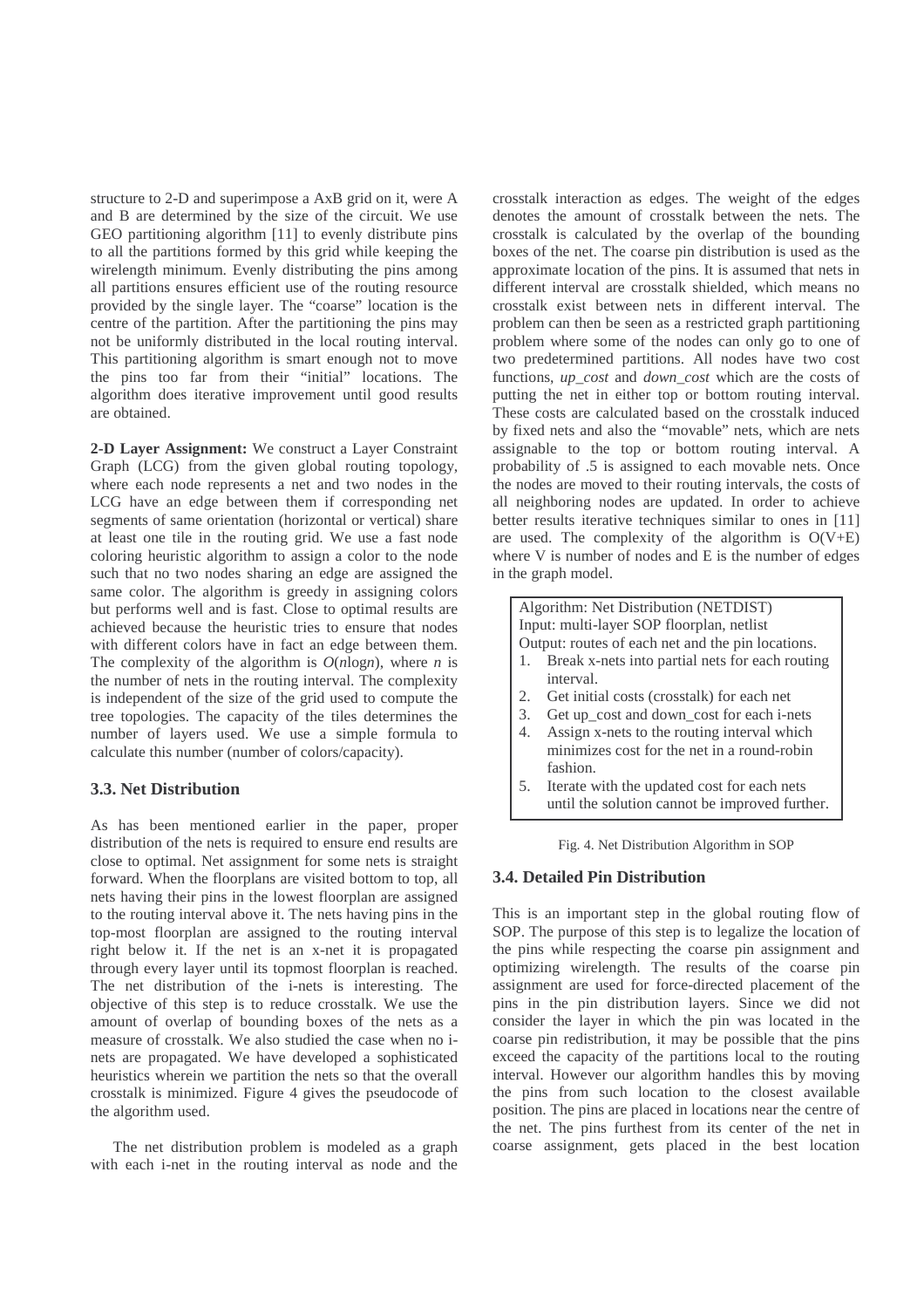(location nearest to the center) in the local partition. Figure 5 is the pseudocode used for detailed pin distribution.

The algorithm uses the "approximate" position of the nets as found by coarse pin distribution and the net distribution results to determine the initial location and routing interval of the pin. The position of the nets is stored as the grid location of the coarse pin distribution. The center of each net is calculated from this position of the nets. The displacement vector is calculated by taking the difference of the position of the center of net and the pin. A pair of numbers  $(a,b)$  such that  $0 \leq a \leq 1$ ,  $0 \leq b \leq 1$  is added to the position of the pins. The numbers reflect the scaled magnitude of the displacement vector. The variables *a* and *b* are less than 1 so that we can still keep track of the partitions of the pins. The pins in each routing interval are sorted according to their new positions. The pins are then sequentially assigned to grids previously determined.

Algorithm: Detailed Pin Distribution (DPD) Input: coarse pin distribution & net distribution Output: exact pin location in the routing layers

- 1. Calculate the center of net for each net.
- 2. Extract the pins for the routing interval from coarse partitioning and net distribution results.
- 3. Calculate the displacement vector of the pins from the center of the net.
- 4. Add a value (a,b) proportional to the displacement vector to the position (x,y) of the pin.  $(0 < a < 1, 0 < b < 1)$
- 5. Sort the pins according to their new position values.
- 6. Assign the pins a unique location according to its rank in the list.

Fig. 5. Detailed Pin Distribution Algorithm

# **4. Experimental Results**

We implemented our algorithm GROUTE in C++/STL and ran experiments on a Dell Dimension 8800 Linux box. Our test cases are generated using our multi-layer SOP floorplanner on GSRC benchmark circuits. The number of layer is fixed to four. Table 1 shows the characteristics of the benchmark circuits. Our layer usage results are based on the tile density *w*=10. The RSA/G-based global routing trees are generated based on 10×10 unless otherwise specified. Table 1 presents the characteristics of the benchmarks used in our study.

Table 1. Benchmark characteristics

| ckts | blocks | pins | nets | <i>i</i> -nets | x-nets |
|------|--------|------|------|----------------|--------|
| n10  | 10     | 248  | 118  | 31             | 87     |
| n30  | 30     | 723  | 349  | 97             | 252    |
| n50  | 50     | 1050 | 485  | 76             | 409    |
| n100 | 100    | 1873 | 885  | 189            | 696    |
| n200 | 200    | 3599 | 1585 | 297            | 1288   |
| n300 | 300    | 4358 | 1893 | 339            | 1554   |

The experiments were designed to study the effect of Net Distribution on the crosstalk of various circuits and the impact of Detailed Pin Distribution on the wirelength. The aim was to study how important parameters of global routing such as number of layers were affected with the combination of various schemes. All the benchmarks completed in less than one minute. So we do not explicitly report the runtimes.

Table 2. The impact of the Net Distribution (NETDIST) on crosstalk minimization.

| ckt  | R <sub>1</sub> | RI2     | RI3     | total |
|------|----------------|---------|---------|-------|
| n10  |                |         |         |       |
| n30  |                |         |         |       |
| n50  | $-0.57$        | 5.12    | $-7.03$ | 1.18  |
| n100 | 6.94           | $-0.18$ | $-9.94$ | 1.10  |
| n200 | 2.31           | 7.15    | $-11.5$ | 0.92  |
| n300 | $-1.35$        | 8.15    | $-7.93$ | 0.08  |

We present the results of our Net Distribution algorithm in Table 2. Since all circuits have 4 floorplan layers, we have 3 routing intervals for all of them. We show the % reduction of crosstalk after using NETDIST for net distribution for each routing interval. The base case is the random distribution of nets in the adjacent routing intervals. The results show that the algorithm achieve 1% improvement in crosstalk which is not insignificant because only 10% of the i-nets are actually eligible for consideration in net distribution because bulk of this nets are already fixed to their routing intervals, that is the top and the bottom floorplan and we start with a random distribution of nets and i-nets form a small percentage of the total number of nets.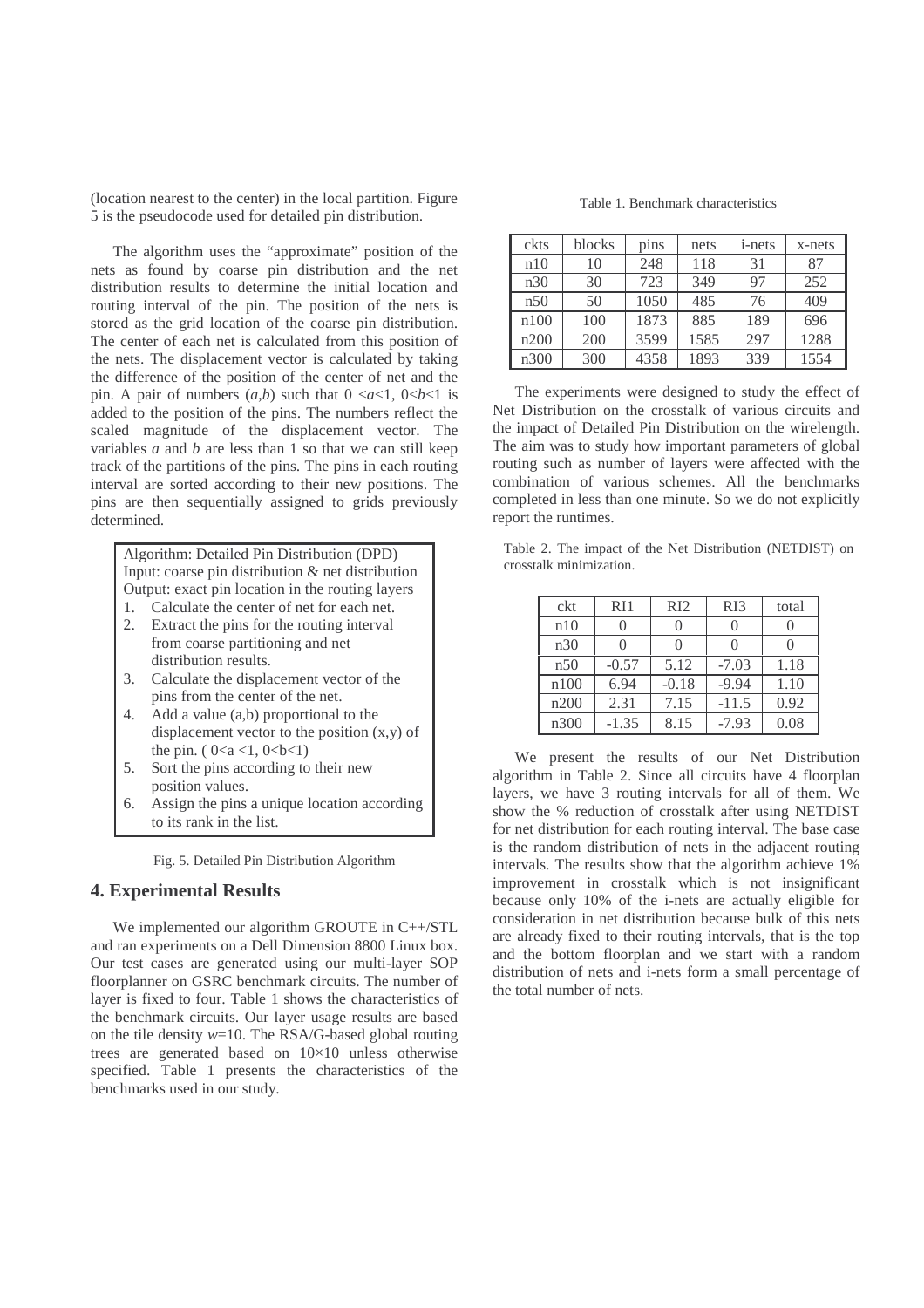Table 3. The impact of various Detailed Pin Distribution schemes using NETDIST algorithm for net distribution. The routing capacity *w=10* for each circuit.

| ckt  | <b>CPD</b> | <b>CPD</b> | <b>RAND RAND</b> |       | <b>DPD</b> | <b>DPD</b> |
|------|------------|------------|------------------|-------|------------|------------|
|      | #layers    | WL         | #layers          | WL    | #layers    | <b>WL</b>  |
| n10  | 3          | 22         | 3                | 1111  |            | 1016       |
| n30  | 6          | 1100       | $\overline{4}$   | 3889  |            | 3393       |
| n50  |            | 807        | 5                | 5725  |            | 4553       |
| n100 | 13         | 2999       | 6                | 8779  | 7          | 6893       |
| n200 | 27         | 11424      | 12               | 18395 | 11         | 14020      |
| n300 | 12         | 8627       | 13               | 20508 | 13         | 16169      |

In Table 3 we report the number of layers required to complete routing and the total wirelengh (WL) for various Detailed Pin Distribution schemes such as CPD where no detailed pin distribution was carried out. The pins were assigned a location in the centre of their coarse partition without legalization. The algorithm RAND randomizes pin locations while respecting the coarse partitions of the pins. DPD is our wirelength oriented detailed Pin Distribution Algorithm. We include CPD since the wirelength can be seen as a tight lower bound for other schemes. We used NETDIST as the net distribution algorithm for all schemes. The results show that DPD achieves the lowest wirelength for all circuits, while also decreasing the number of layers.

Table 4. The impact of various net distribution schemes with best algorithm for detailed pin distribution.

| ckts | <b>RUP</b> | <b>RUP</b> | <b>RD</b> | <b>RD</b> | <b>ND</b>      | <b>ND</b> |
|------|------------|------------|-----------|-----------|----------------|-----------|
|      | laver      | WL         | laver     | WL        | layer          | WL        |
| n10  | 3          | 1014       | 3         | 1016      | 3              | 1016      |
| n30  |            | 3391       | 5         | 3398      | $\overline{4}$ | 3393      |
| n50  |            | 4551       | 6         | 4557      | 5              | 4553      |
| n100 |            | 6892       | 6         | 6901      |                | 6893      |
| n200 | 11         | 14020      | 11        | 14020     | 11             | 14020     |
| n300 | 13         | 16169      | 13        | 16186     | 13             | 16169     |

In Table 4, we study how the number of routing layers and wirelength (WL) change with various Net Distribution approaches. We used very simple heuristics such as assigning all i-nets to the routing interval above its floorplan (RUP) and below its floorplan (RD). We compare the results with the ones achieved by our algorithm NETDIST (ND). The detailed pin distribution approach used in all cases was DPD. We notice that ND preserves the number of layers, with only nominal differences in wirelength. One observation is that the wirelength is the average of RUP and RD in most cases.

The observations in our study can be summarized as follows.

- 1. NETDIST achieves significant reduction in crosstalk.
- 2. Using DPD we are able to reduce wirelength by 20% over random pin distribution, while not increasing the number of layers required and we are not too far from the lower bound projected by CPD. The number of layers is *reduced* in most cases.
- 3. NETDIST doesn't increase number of layers and wirelength significantly while reducing crosstalk.

# **5. Conclusions**

In this paper we have introduced a new paradigm for global routing for SOP which looks into various aspects such as crosstalk, wirelength and layer minimization. We advocate a modular approach towards global routing because it facilitates handling of various objective functions efficiently. We have shown the impact of various algorithms such as coarse pin distribution, net distribution and detailed pin distribution on the overall global routing flow of SOP. Net Distribution is unique to SOP CAD and has a huge role to play in crosstalk and layer minimization. Our experimental results show that our algorithms efficiently handle the various objectives.

Our future work would include channel assignment and pin assignment of the global routing flow which we were unable to include in this paper due to time and space constraints. As emphasized in the paper, there is need for a fresh approach towards the SOP physical design to handle issues unique to this emergent technology. Our work is an attempt towards this direction.

## **References**

[1] Rao Tummala and Vijay Madisetti, "System on Chip or System on Package?" IEEE Design & Test of Computers, pp 48-56, 1999.

[2] J. Cong*,* Pin assignment with global routing for general cell designs, Computer-Aided Design of Integrated Circuits and Systems, IEEE Transactions on , Volume: 10 Issue: 11 , Nov 1991 , Page(s): 1401 -1412

[3] C. J. Alpert, T. C. Hu, J. H. Huang, A. B. Kahng, and D. Karger, Prim-Dijkstra tradeoffs for improved performance-driven routing tree design, IEEE Trans. on CAD 14(7), July 1995, pp.890-896

[4] M. Borah, R. M. Owens, and M. J. Irwin, An edgebased heuristic for Steiner routing, in IEEE Trans. on CAD, vol. 13, no. 12, Dec. 1994, pp.1563-1568,

[5] A. B. Kahng and G. Robins, "A New Class of Iterative Steiner Tree Heuristics with Good Performance", IEEE Trans. on CAD 11(7), July 1992, pp. 893-902